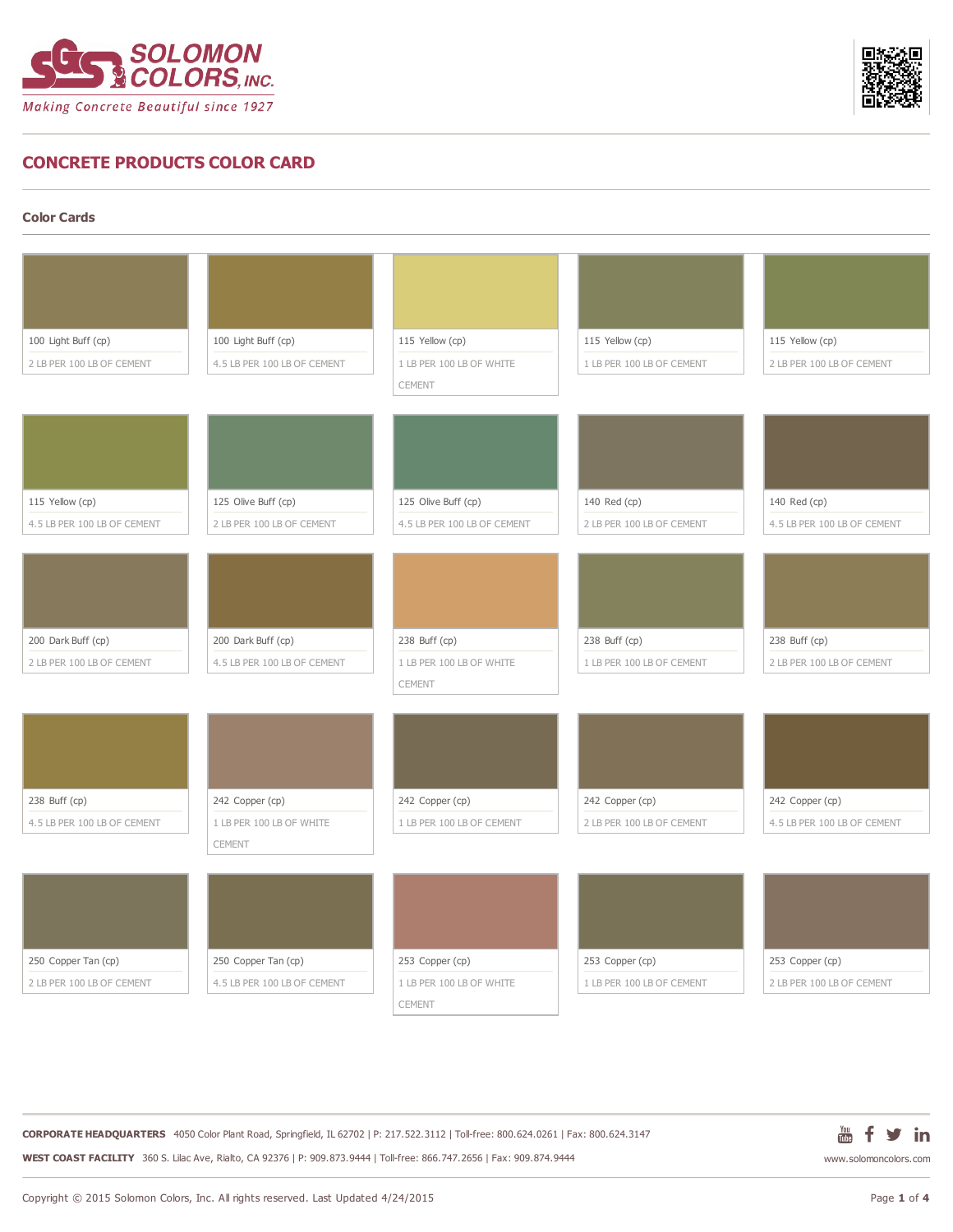



| 253 Copper (cp)             | 275 Sand Tan (cp)           | 275 Sand Tan (cp)           | 288 Buff (cp)               | 288 Buff (cp)               |
|-----------------------------|-----------------------------|-----------------------------|-----------------------------|-----------------------------|
| 4.5 LB PER 100 LB OF CEMENT | 2 LB PER 100 LB OF CEMENT   | 4.5 LB PER 100 LB OF CEMENT | 2 LB PER 100 LB OF CEMENT   | 4.5 LB PER 100 LB OF CEMENT |
|                             |                             |                             |                             |                             |
|                             |                             |                             |                             |                             |
|                             |                             |                             |                             |                             |
|                             |                             |                             |                             |                             |
| 300 Light Brown (cp)        | 300 Light Brown (cp)        | 306 Brown (cp)              | 306 Black (cp)              | 306 Brown (cp)              |
| 2 LB PER 100 LB OF CEMENT   | 4.5 LB PER 100 LB OF CEMENT | 1 LB PER 100 LB OF WHITE    | 1 LB PER 100 LB OF CEMENT   | 2 LB PER 100 LB OF CEMENT   |
|                             |                             | CEMENT                      |                             |                             |
|                             |                             |                             |                             |                             |
|                             |                             |                             |                             |                             |
|                             |                             |                             |                             |                             |
|                             |                             |                             |                             |                             |
|                             |                             |                             |                             |                             |
| 306 Brown (cp)              | 325 Golden Brown (cp)       | 325 Golden Brown (cp)       | 336 Brown (cp)              | 336 Brown (cp)              |
| 4.5 LB PER 100 LB OF CEMENT | 2 LB PER 100 LB OF CEMENT   | 4.5 LB PER 100 LB OF CEMENT | 1 LB PER 100 LB OF WHITE    | 1 LB PER 100 LB OF CEMENT   |
|                             |                             |                             | CEMENT                      |                             |
|                             |                             |                             |                             |                             |
|                             |                             |                             |                             |                             |
|                             |                             |                             |                             |                             |
|                             |                             |                             |                             |                             |
|                             |                             |                             |                             |                             |
| 336 Brown (cp)              | 336 Brown (cp)              | 338 Brown (cp)              | 338 Brown (cp)              | 338 Brown (cp)              |
| 2 LB PER 100 LB OF CEMENT   | 4.5 LB PER 100 LB OF CEMENT | 1 LB PER 100 LB OF WHITE    | 1 LB PER 100 LB OF CEMENT   | 2 LB PER 100 LB OF CEMENT   |
|                             |                             | CEMENT                      |                             |                             |
|                             |                             |                             |                             |                             |
|                             |                             |                             |                             |                             |
|                             |                             |                             |                             |                             |
|                             |                             |                             |                             |                             |
| 338 Brown (cp)              | 366 Utility Red (cp)        | 366 Utility Red (cp)        | 366 Utility Red (cp)        | 370 Deep Brown (cp)         |
| 4.5 LB PER 100 LB OF CEMENT | 1 LB PER 100 LB OF CEMENT   | 2 LB PER 100 LB OF CEMENT   | 4.5 LB PER 100 LB OF CEMENT | 2 LB PER 100 LB OF CEMENT   |
|                             |                             |                             |                             |                             |
|                             |                             |                             |                             |                             |
|                             |                             |                             |                             |                             |
|                             |                             |                             |                             |                             |
|                             |                             |                             |                             |                             |
| 370 Deep Brown (cp)         | 385 Brown (cp)              | 385 Brown (cp)              | 385 Brown (cp)              | 385 Brown (cp)              |
| 4.5 LB PER 100 LB OF CEMENT | 1 LB PER 100 LB OF WHITE    | 1 LB PER 100 LB OF CEMENT   | 2 LB PER 100 LB OF CEMENT   | 4.5 LB PER 100 LB OF CEMENT |
|                             | CEMENT                      |                             |                             |                             |

**CORPORATE HEADQUARTERS** 4050 Color Plant Road, Springfield, IL 62702 | P: 217.522.3112 | Toll-free: 800.624.0261 | Fax: 800.624.3147 **WEST COAST FACILITY** 360 S. Lilac Ave, Rialto, CA 92376 | P: 909.873.9444 | Toll-free: 866.747.2656 | Fax: 909.874.9444

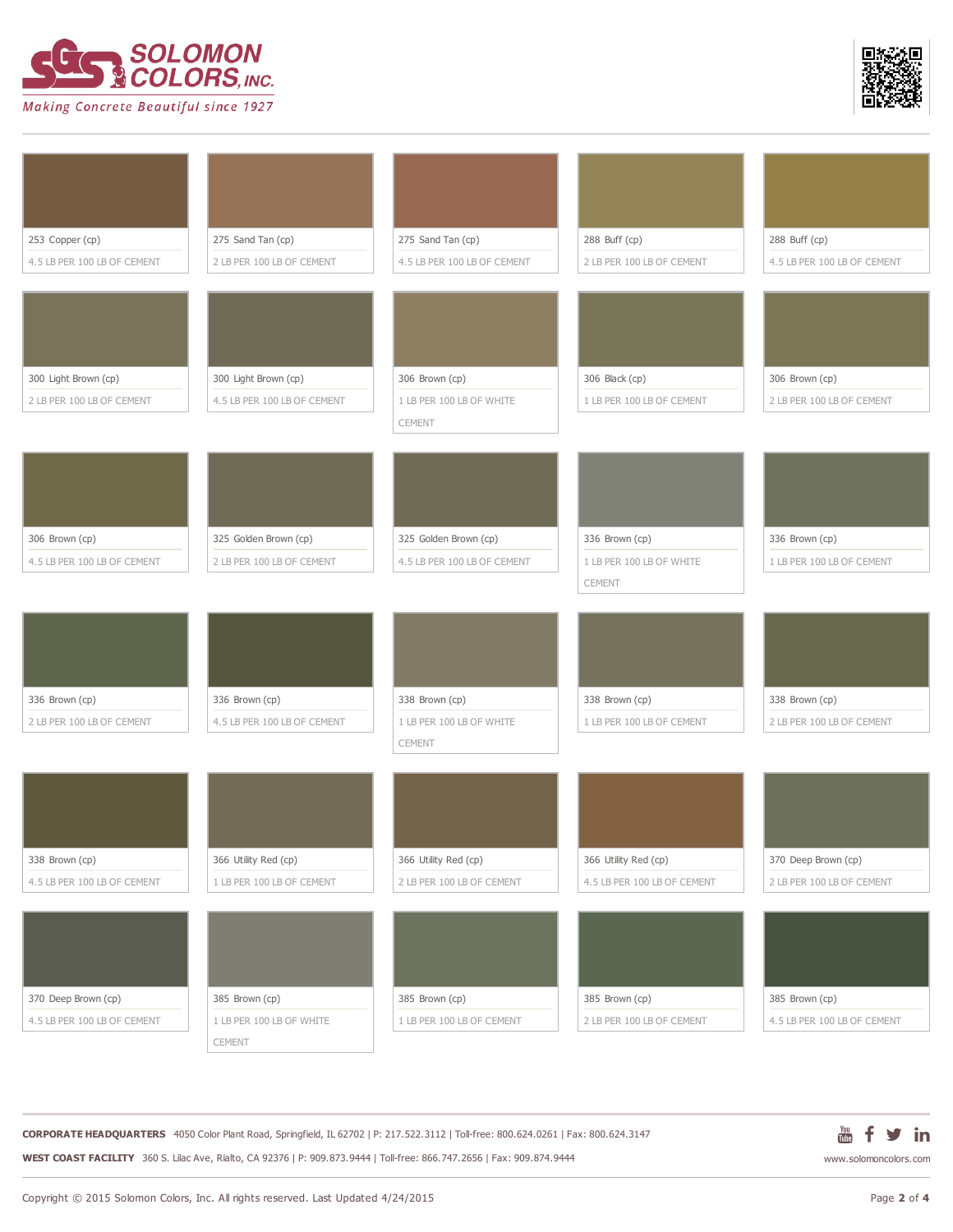



| 400 Red (cp)                | 400 Red (cp)                | 413 Red (cp)                | 413 Red (cp)              | 413 Red (cp)                |
|-----------------------------|-----------------------------|-----------------------------|---------------------------|-----------------------------|
| 2 LB PER 100 LB OF CEMENT   | 4.5 LB PER 100 LB OF CEMENT | 1 LB PER 100 LB OF WHITE    | 1 LB PER 100 LB OF CEMENT | 2 LB PER 100 LB OF CEMENT   |
|                             |                             | CEMENT                      |                           |                             |
|                             |                             |                             |                           |                             |
|                             |                             |                             |                           |                             |
|                             |                             |                             |                           |                             |
|                             |                             |                             |                           |                             |
|                             |                             |                             |                           |                             |
| 413 Red (cp)                | 415 Red (cp)                | 415 Red (cp)                | 415 Red (cp)              | 415 Red (cp)                |
| 4.5 LB PER 100 LB OF CEMENT | 1 LB PER 100 LB OF WHITE    | 1 LB PER 100 LB OF CEMENT   | 2 LB PER 100 LB OF CEMENT | 4.5 LB PER 100 LB OF CEMENT |
|                             | CEMENT                      |                             |                           |                             |
|                             |                             |                             |                           |                             |
|                             |                             |                             |                           |                             |
|                             |                             |                             |                           |                             |
|                             |                             |                             |                           |                             |
|                             |                             |                             |                           |                             |
| 417 Red (cp)                | 417 Red (cp)                | 417 Red (cp)                | 420 Dark Red (cp)         | 420 Dark Red (cp)           |
| 1 LB PER 100 LB OF WHITE    | 2 LB PER 100 LB OF CEMENT   | 4.5 LB PER 100 LB OF CEMENT | 2 LB PER 100 LB OF CEMENT | 4.5 LB PER 100 LB OF CEMENT |
| CEMENT                      |                             |                             |                           |                             |
|                             |                             |                             |                           |                             |
|                             |                             |                             |                           |                             |
|                             |                             |                             |                           |                             |
|                             |                             |                             |                           |                             |
|                             |                             |                             |                           |                             |
| 440 Deep Red 9cp)           | 440 Deep Brown (cp)         | 489 Maroon Red (cp)         | 489 Maroon Red (cp)       | 489 Maroon Red (cp)         |
| 2 LB PER 100 LB OF CEMENT   | 4.5 LB PER 100 LB OF CEMENT | 1 LB PER 100 LB OF WHITE    | 1 LB PER 100 LB OF CEMENT | 2 LB PER 100 LB OF CEMENT   |
|                             |                             | CEMENT                      |                           |                             |
|                             |                             |                             |                           |                             |
|                             |                             |                             |                           |                             |
|                             |                             |                             |                           |                             |
|                             |                             |                             |                           |                             |
|                             |                             |                             |                           |                             |
| 489 Maroon Red (cp)         | 500 Green (cp)              | 500 Green (cp)              | 500 Green (cp)            | 500 Green (cp)              |
| 4.5 LB PER 100 LB OF CEMENT | 1 LB PER 100 LB OF WHITE    | 1 LB PER 100 LB OF CEMENT   | 2 LB PER 100 LB OF CEMENT | 4.5 LB PER 100 LB OF CEMENT |
|                             | CEMENT                      |                             |                           |                             |

**CORPORATE HEADQUARTERS** 4050 Color Plant Road, Springfield, IL 62702 | P: 217.522.3112 | Toll-free: 800.624.0261 | Fax: 800.624.3147 **WEST COAST FACILITY** 360 S. Lilac Ave, Rialto, CA 92376 | P: 909.873.9444 | Toll-free: 866.747.2656 | Fax: 909.874.9444